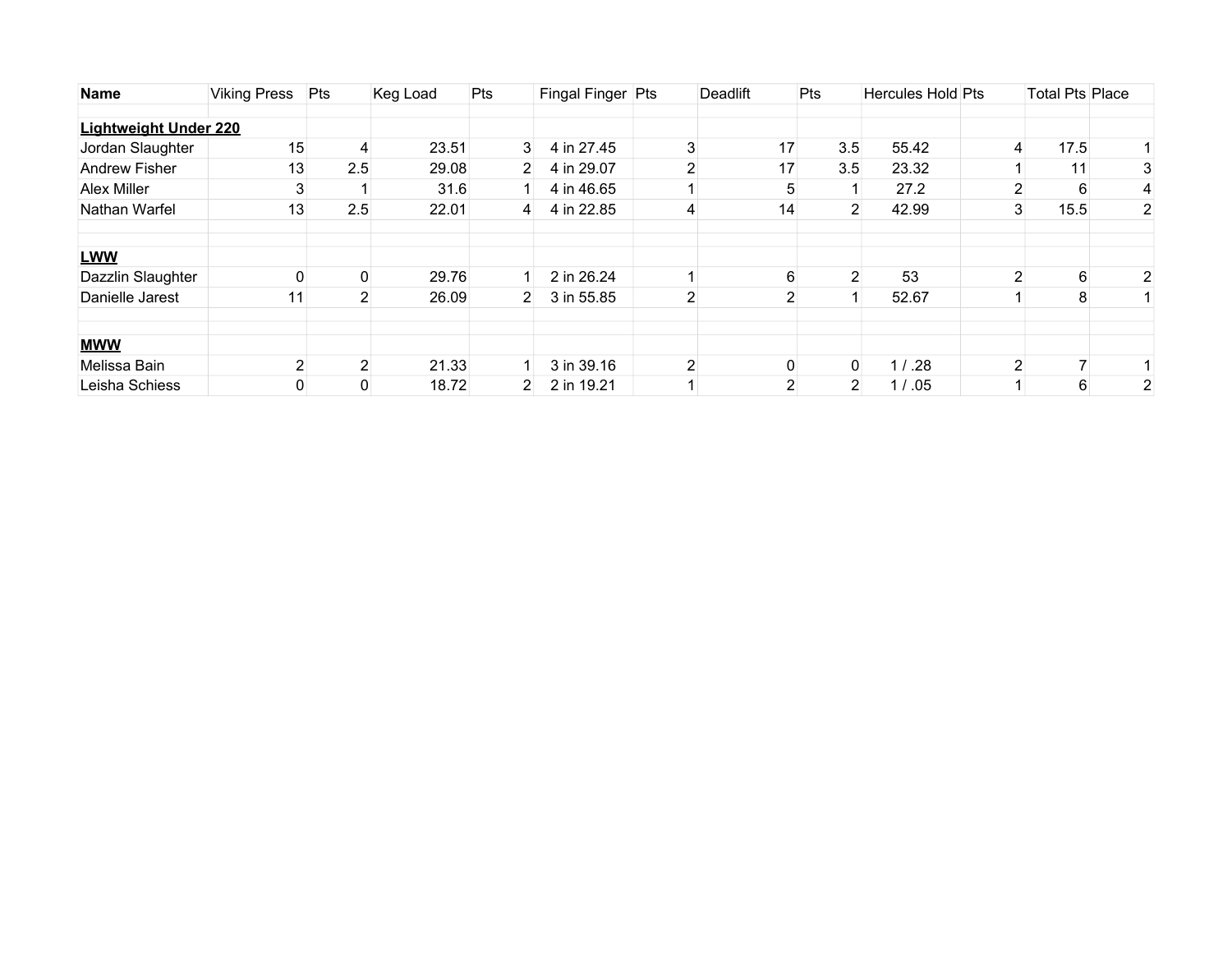| <b>Name</b>              | Deadlift Medle Pts |                | Fingal Fingers Pts |                | <b>Viking Press</b> | <b>Pts</b>     | Keg Load   | Pts            | <b>Hercules Hold Pts</b> |   | Total Pts Place |                |
|--------------------------|--------------------|----------------|--------------------|----------------|---------------------|----------------|------------|----------------|--------------------------|---|-----------------|----------------|
| <u>181</u>               |                    |                |                    |                |                     |                |            |                |                          |   |                 |                |
| James Bell               | 16                 | 4              | 4 in 24.83         | 5              | 14                  | 5              | 2 keg      | $\overline{2}$ | 34.67                    |   | 19              |                |
| Carl Sowdon              | 18                 | 5.             | 4 in 31.39         | 4              | 5                   | $\overline{2}$ | 38.99      | 4              | 42.3                     |   | 21              |                |
| Michael Heise            | 11                 | 3              | 4 in 36.80         | 3              |                     | 4              | 33.18      | 5              | 37.35                    |   | 20              |                |
| Micah Pezdirtz           | 5                  |                | 3 in 17.73         | 2              | 6                   | 3              | 47.3       | 3              | 26.07                    |   | 11              |                |
| Tim Gay                  | 21                 | 6              | 4 in 22.32         | 6              | 15                  | 6              | 21.52      | 6              | 36.39                    |   | 28              |                |
| Pat Hill                 | 6                  | $2^{\circ}$    | 3 in 18.80         |                | 0                   | 0              | 1 keg      |                | 25.7                     |   | 5               | 6              |
| <b>HW Novice</b>         |                    |                |                    |                |                     |                |            |                |                          |   |                 |                |
| Sean Watson              | 5                  | 3              | 3 in 23.39         |                | 9                   | 6              | 2 in 38.58 |                | 12.15                    |   | 12              |                |
| <b>Barrett Young III</b> | 10                 | 6              | 4 in 42.16         | 3              | 10 <sub>1</sub>     |                | 33.43      | 6              | 27.3                     |   | 24              |                |
| Joe Silbaugh III         |                    | 0              | 3 in 18.78         | $\overline{2}$ | 6                   | $\overline{4}$ | 59.99      | 3              | 37.38                    |   | 13              | 6              |
| Christopher Heyn         | 12                 |                | 4 in 28.65         |                | 6                   | 4              | 41.73      | 4              | 1.0 / 59                 |   | 28              |                |
| <b>Rich Burnette</b>     | 9                  | 4.5            | 4 in 37.10         | 4              | 3                   | 1.5            | 2 in 31.83 | $\overline{2}$ | 45.65                    |   | 17              |                |
| <b>Blake Billings</b>    | 3                  | $\overline{2}$ | 4 in 36.05         | 6              | $\mathbf{3}$        | 1.5            | 31.83      |                | 27.35                    | 3 | 19.5            |                |
| <b>Steve Barker</b>      | 9                  | 4.5            | 4 in 36.75         | 5              | 6                   | 4              | 34.57      | 5              | 1.15/91                  |   | 25.5            | $\overline{2}$ |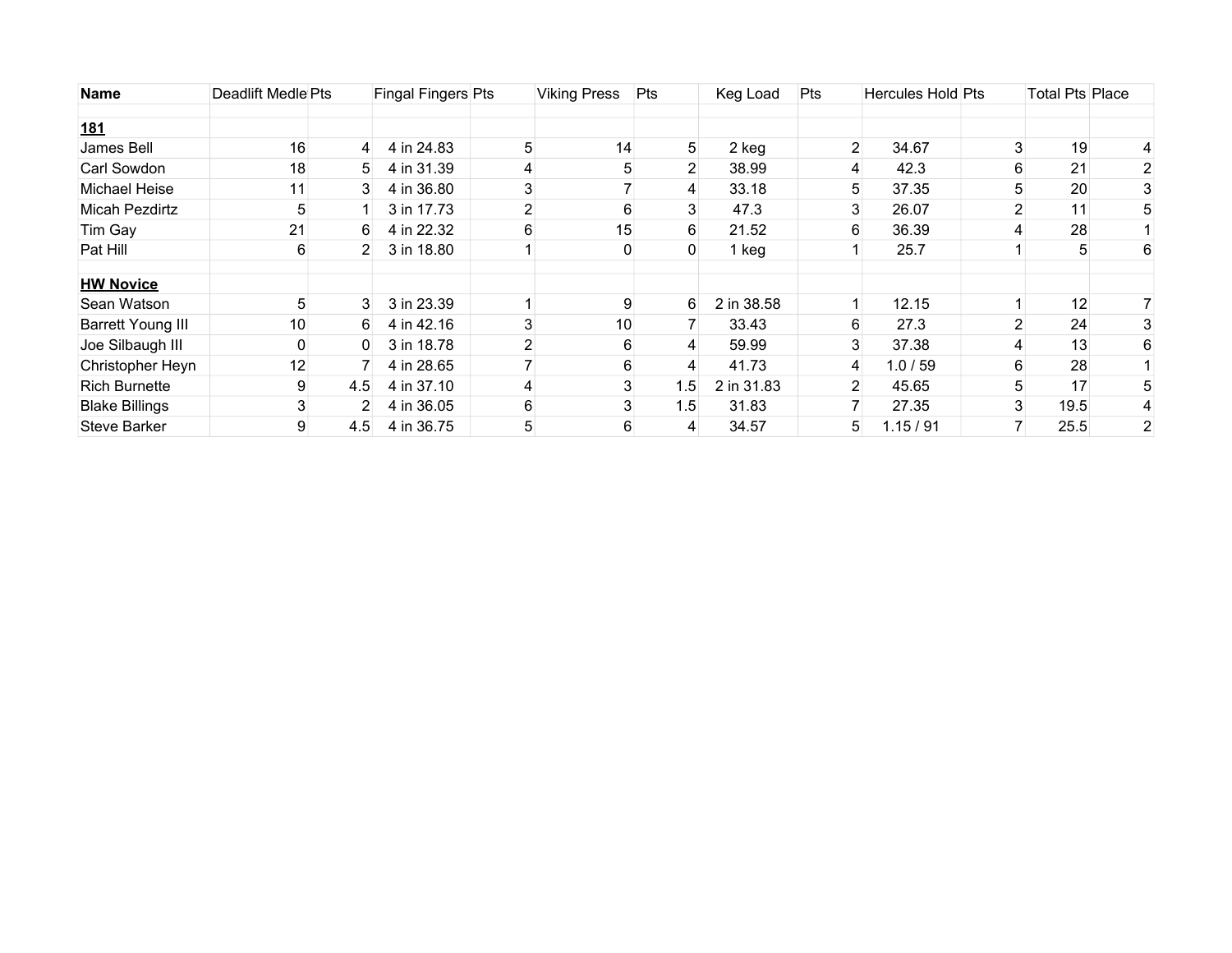| <b>Name</b>           | Fingal Fingers Pts |   | Deadlift Medle Pts |     | Keg Load   | Pts | <b>Viking Press</b> | Pts | <b>Hercules Hold Pts</b> | <b>Total Pts Place</b> |   |
|-----------------------|--------------------|---|--------------------|-----|------------|-----|---------------------|-----|--------------------------|------------------------|---|
|                       |                    |   |                    |     |            |     |                     |     |                          |                        |   |
| Paul Mouser           | 5 in 47.97         | 8 |                    |     | 2 in 23.54 |     |                     | 2   | 1.06 / 25                | 22                     |   |
| Nicolai Myers         | 5 in 49.76         |   | 16                 | 7.5 | 19.98      |     | 13                  |     | 43.18                    | 32.5                   |   |
| <b>Charles Walton</b> | 4 in 27.22         |   |                    |     | 2 in 33.22 |     | 13                  |     | 31.93                    | 14                     | 8 |
| Twon Lyles            | 5 in 54.30         | 6 | 16                 | 7.5 | 25.35      |     |                     |     | 1.01 / 97                | 26.5                   |   |
| <b>Eric Parry</b>     | 4 in 19.65         |   | 9                  | 4.5 | 24.15      | 6   | 12                  | :C  | 42.26                    | 21.5                   |   |
| Scott Dalrymple       | 4 in 17.2          |   | 9                  | 4.5 | 28.93      |     |                     | 3.5 | 46.35                    | 21                     | 6 |
| Eric Blanch           | 4 in 16.33         |   |                    |     | 18.55      | 8   | 13                  |     | 35.33                    | 23                     |   |
| Wesley Jenson         | 4 in 34.43         |   | 12                 |     | 28.95      |     |                     | 3.5 | 53.82                    | 19.5                   |   |